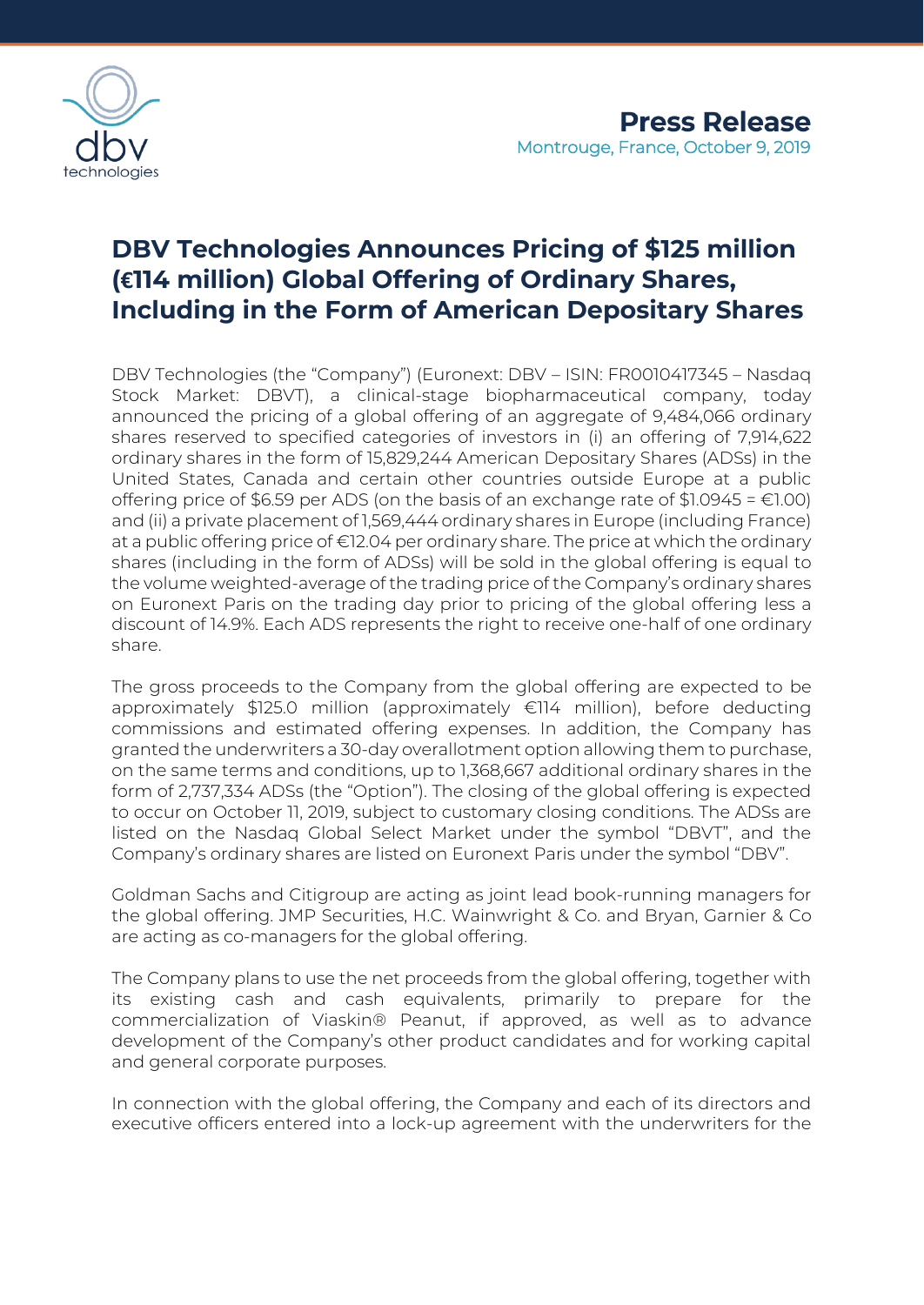

global offering, which agreements restrict the sale of securities of the Company for a period of 90 days following the pricing date, in each case, subject to customary exceptions. On an illustrative basis, a holder of 1% of the Company's share capital outstanding before the completion of the global offering would hold 0.8% of the Company's share capital outstanding after the completion of the global offering, assuming no exercise of the underwriters' Option and that such holder did not participate in the global offering.

The Option may be exercised at any time in whole or in part upon notice by the underwriters to the Company, which notice may be given at any time on or prior to November 7, 2019 (included). In connection with the global offering, the underwriters may over-allot the securities or effect transactions with a view to supporting, stabilizing or maintaining the market price of the securities at a level higher than the one which might otherwise prevail in the open market. However, there is no assurance that the stabilizing manager will take any stabilization action and any stabilization action, if begun, may be ended at any time without prior notice. Any stabilization action or over-allotment shall be carried out in accordance with all applicable rules and regulations and may be undertaken on the Nasdaq Global Select Market.

A registration statement on Form F-3 relating to the securities to be issued in the global offering was filed with the Securities and Exchange Commission and was declared effective on October 1, 2019. The global offering of ordinary shares in the form of ADSs will be made only by means of a written prospectus and prospectus supplement that form a part of the registration statement, and any free writing prospectus related to the global offering. A free writing prospectus related to the global offering was filed with the Securities and Exchange Commission on October 8, 2019. A final prospectus supplement and accompanying prospectus relating to and describing the terms of the offering will be filed with the Securities and Exchange Commission and will be available on the Securities and Exchange Commission's website at www.sec.gov. When available, copies of the final prospectus supplement and accompanying prospectus may also be obtained for free from: Goldman Sachs, Attention: Prospectus Department, 200 West Street, New York, NY 10282, via telephone: 1-866-471-2526, facsimile: 212-902-9316 or via email: prospectusgroup-ny@ny.email.gs.com; or Citigroup, c/o Broadridge Financial Solutions, 1155 Long Island Avenue, Edgewood, New York, 11717 or via telephone: 800- 831-9146.

Application will be made to list the new ordinary shares to be issued pursuant to the global offering on the regulated market of Euronext Paris pursuant to a listing prospectus subject to the approval by the *Autorité des Marchés Financiers* ("AMF") and comprising (i) the 2018 universal registration document, including the risk factors, which will be filed with the AMF on October 9, 2019 (*document*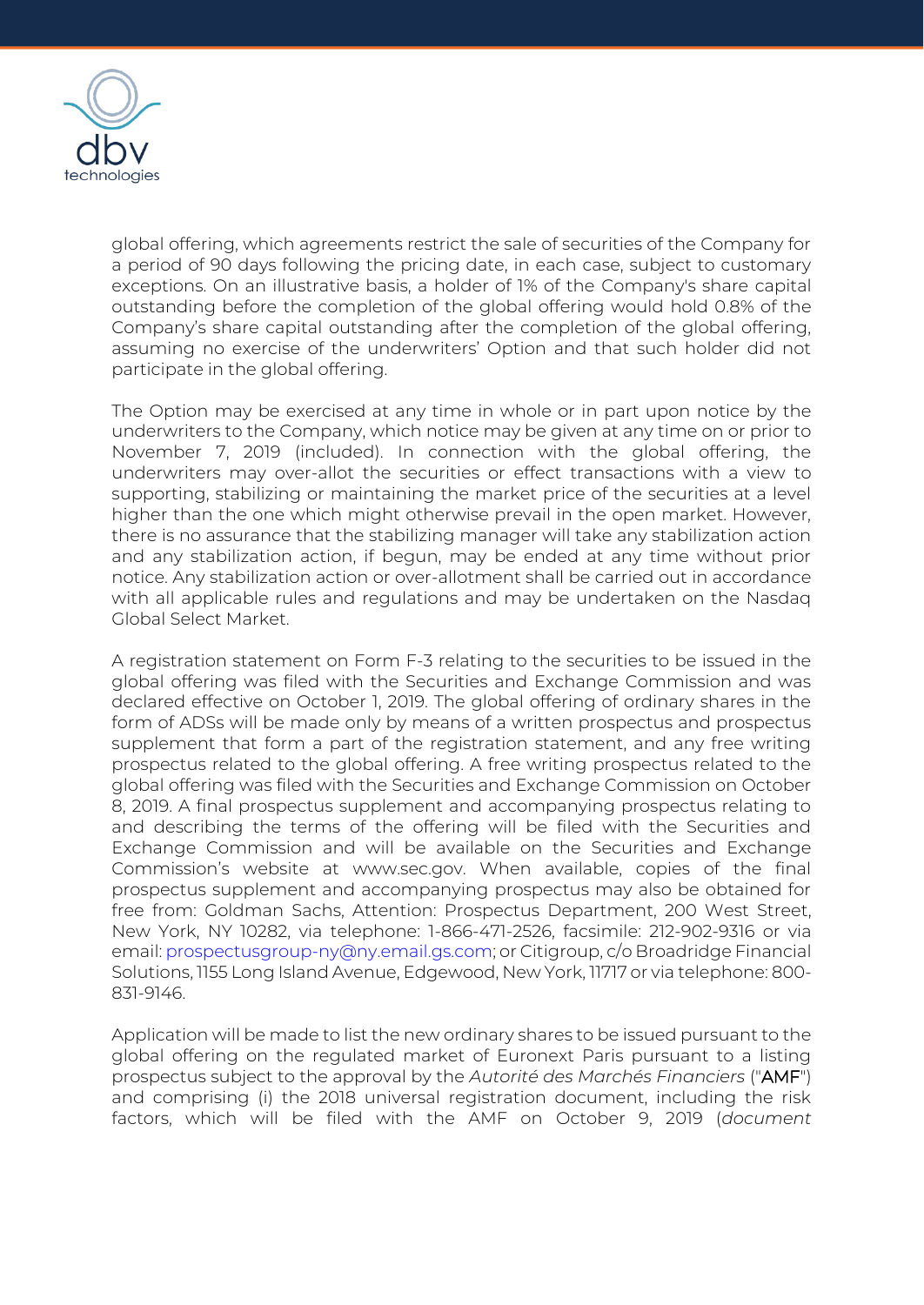

*d'enregistrement universel 2018*), which will incorporate by reference the 2018 registration document (*document de référence 2018*) and the 2019 half-year financial report (*rapport financier semestriel 2019*), and (ii) a Securities Note (*Note d'opération*), including (iii) a summary of the prospectus. As from such filing with the AMF, copies of the Company's 2018 universal registration document will be available free of charge at the Company's head office located at 177-181 avenue Pierre Brossolette – 92120 Montrouge – France. The listing prospectus will be published on the AMF's website at [www.amf-france.org.](http://www.amf-france.org/)

Entities affiliated with Baker Bros. Advisors LP, existing shareholders of the company, have agreed to purchase an aggregate of 9,104,704 ADSs, representing approximately 48.0% of the global offering.

**\* \* \***

## **About DBV Technologies**

DBV Technologies is developing Viaskin®, an investigational proprietary technology platform with broad potential applications in immunotherapy. Viaskin is based on epicutaneous immunotherapy, or EPIT®, DBV's method of delivering biologically active compounds to the immune system through intact skin. With this new class of self-administered and non-invasive product candidates, the Company is dedicated to safely transforming the care of food-allergic patients, for whom there are no approved treatments. DBV's food allergies programs include ongoing clinical trials of Viaskin Peanut and Viaskin Milk, and preclinical development of Viaskin Egg. DBV is also pursuing a human proof-ofconcept clinical trial of Viaskin Milk for the treatment of Eosinophilic Esophagitis, and exploring potential applications of its platform in vaccines and other immune diseases. DBV Technologies has global headquarters in Montrouge, France and offices in Bagneux, France, and North American operations in Summit, NJ and New York, NY. The Company's ordinary shares are traded on segment B of Euronext Paris (Ticker: DBV, ISIN code: FR0010417345), part of the SBF120 index, and the Company's ADSs (each representing one-half of one ordinary share) are traded on the Nasdaq Global Select Market (Ticker: DBVT).

#### **Forward Looking Statements**

This press release contains forward-looking statements, including statements about the expected closing of the global offering and the anticipated use of proceeds from the offering. These forwardlooking statements are not promises or guarantees and involve substantial risks and uncertainties. Factors that could cause actual results to differ materially from those described or projected herein include risk associated with market and other financing conditions, risks associated with clinical trials and regulatory reviews and approvals, and risk related to the sufficiency of the Company's existing cash resources and liquidity. A further list and description of these risks, uncertainties and other risks can be found in the Company's regulatory filings with the French Autorité des Marchés Financiers and U.S. Securities and Exchange Commission, including in the Company's Annual Report on Form 20-F for the year ended December 31, 2018. Existing and prospective investors are cautioned not to place undue reliance on these forward-looking statements, which speak only as of the date hereof. The Company undertakes no obligation to update or revise forward-looking statements as a result of new information, future events or circumstances, or otherwise, except as required by law.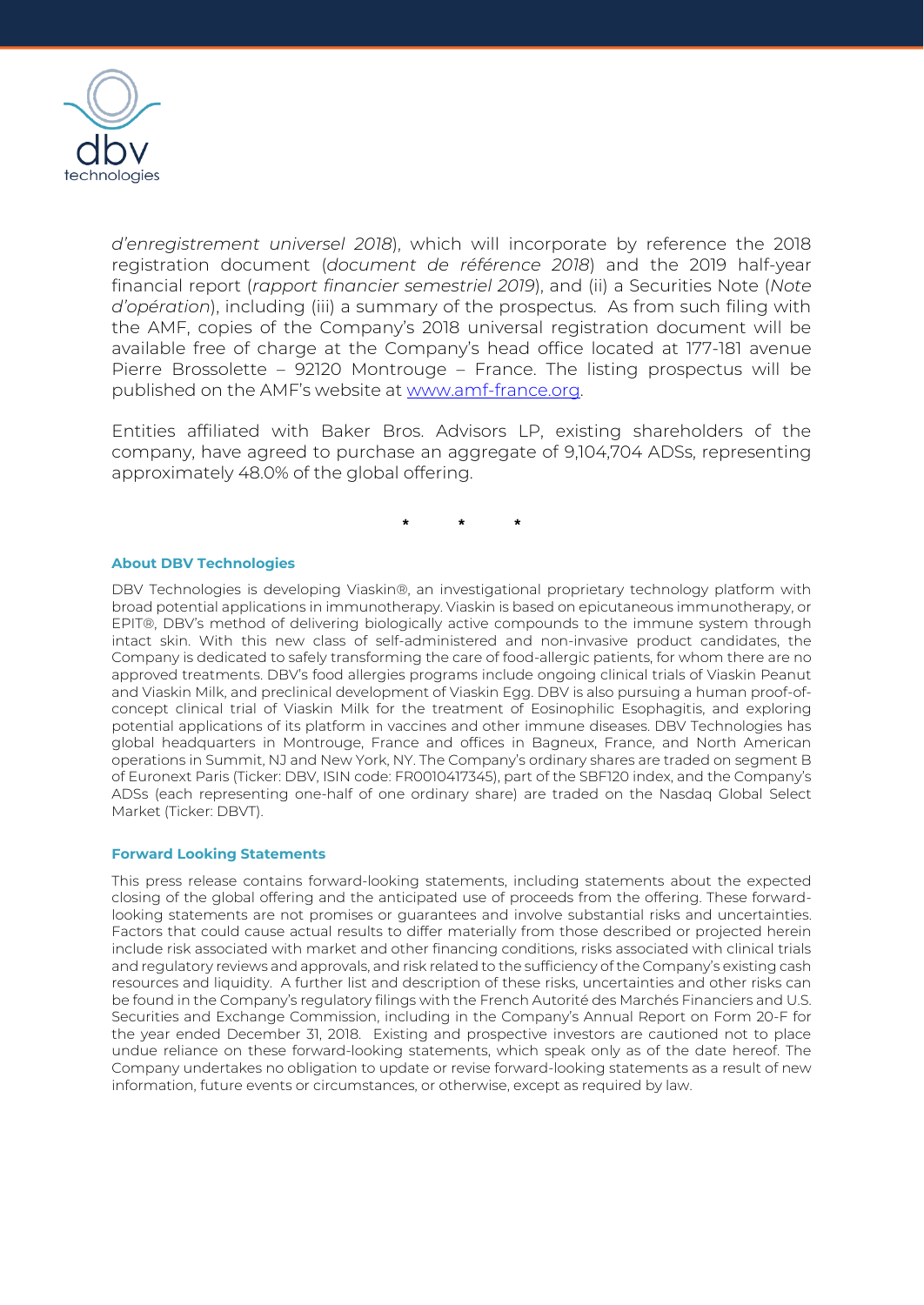

## **DBV Investor Relations Contact**

Sara Blum Sherman Senior Director, Investor Relations & Strategy +1 212-271-0740 [sara.sherman@dbv-technologies.com](mailto:sara.sherman@dbv-technologies.com)

## **DBV Media Contact**

Joe Becker VP, Global Corporate Communications +1-646-650-3912 [joseph.becker@dbv-technologies.com](mailto:joseph.becker@dbv-technologies.com)

## **Disclaimers**

This press release does not constitute an offer to sell nor a solicitation of an offer to buy, nor shall there be any sale of ordinary shares or ADSs in any state or jurisdiction in which such an offer, solicitation or sale would be unlawful prior to registration or qualification under the securities laws of any such state or jurisdiction.

The distribution of this document may, in certain jurisdictions, be restricted by local legislations. Persons into whose possession this document comes are required to inform themselves about and to observe any such potential local restrictions.

A French listing prospectus comprising (i) the Company's universal registration document, which will be filed with the AMF on October 9, 2019, (ii) a securities note (including the summary) relating to the admission to trading of the Company's new shares on Euronext Paris and (iii) the summary of the French listing prospectus will be submitted to the approval by the AMF and will be published on the AMF's website at [www.amf-france.org.](http://www.amf-france.org/) As from such filing with the AMF, copies of the Company's 2018 universal registration document will be available free of charge at the Company's head office located at 177-181 avenue Pierre Brossolette – 92120 Montrouge – France.

This document does not constitute an offer to the public in France and the securities referred to in this document can only be offered or sold in France pursuant to article L. 411-2-II of the French Monetary and Financial Code to (i) providers of third party portfolio management investment services, (ii) qualified investors (*investisseurs qualifiés*) acting for their own account and/or (iii) a limited group of investors (*cercle restreint d'investisseurs*) acting for their own account, all as defined in and in accordance with articles L. 411-1, L. 411-2 and D. 411-1 to D. 411-4 and D. 754-1 and D. 764-1 of the French Monetary and Financial Code.

This announcement is not an advertisement and not a prospectus within the meaning of Regulation (EU) 2017/1129 of the European Parliament and of the Council of June 14, 2017 (the "Prospectus Regulation").

With respect to the member States of the European Economic Area, no action has been undertaken or will be undertaken to make an offer to the public of the securities referred to herein requiring a publication of a prospectus in any relevant member State. As a result, the securities may not and will not be offered in any relevant member State except in accordance with the exemptions set forth in